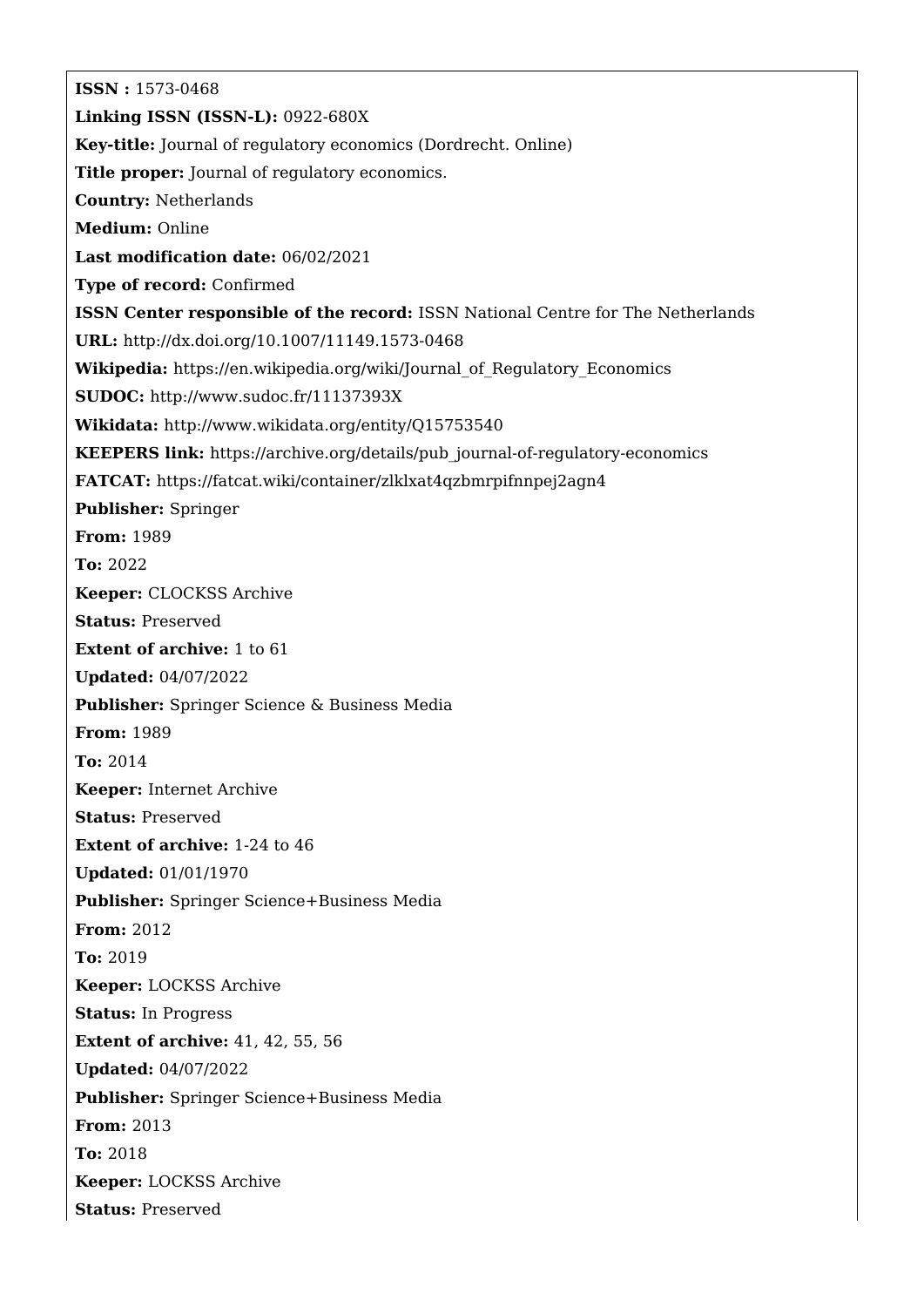## **Extent of archive:** 43 to 54

**Updated:** 04/07/2022

**Publisher:** Springer

**From:** 2017

**To:** 2021

**Keeper:** Library of Congress

**Status:** Preserved

**Extent of archive:** 52 (2, 3); 53 (1 to 3); 54 (1 to 3); 55 (1 to 3); 56 (1, 2-3); 57 (1 to 3); 58 (1, 2-3); 59 (1 to 3); 60 (1)

**Updated:** 05/07/2022

**Publisher:** Springer customer Service Center GmbH

**From:** 1997

**To:** 2020

**Keeper:** National Digital Preservation Program, China

**Status:** Preserved

**Extent of archive:** Preserved : 2 (1 to 3); 3 (1 to 3); 4 (1 to 3); 5 (1 to 3); 11 (1 to 3); 12 (1 to 3); 13 (1 to 3); 14 (1 to 3); 15 (1 to 3); 16 (1 to 3); 17 (1 to 3); 18 (1 to 3); 19 (1 to 3); 21 (1 to 3); 22 (1 to 3); 23 (1 to 3); 24 (1 to 3); 25 (1 to 3); 26 (1 to 3); 27 (1 to 3); 28 (1 to 3); 29 (1 to 3); 31 (1 to 3); 32 (1 to 3); 33 (1 to 3); 34 (1 to 3); 35 (1 to 3); 36 (1 to 3); 37 (1 to 3); 38 (1 to 3); 39 (1 to 3); 41 (1 to 3); 42 (1 to 3); 43 (1 to 3); 44 (1 to 3); 45 (1 to 3); 46 (1 to 3); 47 (1 to 3); 48 (1 to 3); 49 (1 to 3); 51 (1 to 3); 52 (1 to 3); 53 (1 to 3); 54 (1 to 3); 55 (1 to 3); 56 (1, 2-3); 57 (1 to 3); 58 (1, 2-3)

**Updated:** 12/04/2022

**Publisher:** Kluwer Academic Publishers

**From:** 1997

**To:** 2019

**Keeper:** National Library of the Netherlands

**Status:** Preserved

**Extent of archive:** Preserved : 11 (1 to 3); 12 (1 to 3); 13 (1 to 3); 14 (1 to 3); 15 (1 to 3); 16 (1 to 3); 17 (1 to 3); 18 (1 to 3); 19 (1 to 3); 20 (1 to 3); 21 (1 to 3); 22 (1 to 3); 23 (1 to 3); 24 (1 to 3); 25 (1 to 3); 26 (1 to 3); 27 (1 to 3); 28 (1 to 3); 29 (1 to 3); 30 (1 to 3); 31 (1 to 3); 32 (1 to 3); 33 (1 to 3); 34 (1 to 3); 35 (1 to 3); 36 (1 to 3); 37 (1 to 3); 38 (1 to 3); 39 (1 to 3); 40 (1 to 3); 41 (1 to 3); 42 (1 to 3); 43 (1 to 3); 44 (1 to 3); 45 (1 to 3); 46 (1 to 3); 47 (1 to 3); 48 (1 to 3); 49 (1 to 3); 50 (1 to 3); 51 (1 to 3); 52 (1 to 3); 53 (1 to 3); 54 (1 to 3); 55 (1 to 3); 56 (1)

**Updated:** 19/06/2022

**Publisher:** Springer

**From:** 1989

**To:** 2022

**Keeper:** Portico

**Status:** Preserved

**Extent of archive:** Preserved : 1 (1 to 4); 2 (1 to 4); 3 (1 to 4); 4 (1 to 4); 5 (1 to 4); 6 (1 to 4); 7 (1 to 3); 8 (1 to 3); 9 (1 to 3); 10 (1 to 3); 11 (1 to 3); 12 (1 to 3); 13 (1 to 3); 14 (1 to 3); 15 (1 to 3); 16 (1 to 3); 17 (1 to 3); 18 (1 to 3); 19 (1 to 3); 20 (1 to 3); 21 (1 to 3); 22 (1 to 3); 23 (1 to 3); 24 (1 to 3); 25 (1 to 3); 26 (1 to 3); 27 (1 to 3); 28 (1 to 3); 29 (1 to 3); 30 (1 to 3); 31 (1 to 3); 32 (1 to 3); 33 (1 to 3); 34 (1 to 3); 35 (1 to 3); 36 (1 to 3); 37 (1 to 3); 38 (1 to 3); 39 (1 to 3); 40 (1 to 3); 41 (1 to 3); 42 (1, 2); 43 (1 to 3); 44 (1 to 3); 45 (1 to 3); 46 (1, 2); 47 (3); 48 (1 to 3); 49 (1 to 3); 50 (1 to 3); 51 (1 to 3); 52 (1 to 3); 53 (1 to 3); 54 (1 to 3); 55 (1 to 3); 56 (1, 2-3); 57 (1 to 3); 58 (1, 2-3); 59 (1 to 3); 60 (1, 2-3); 61 (1, 2)